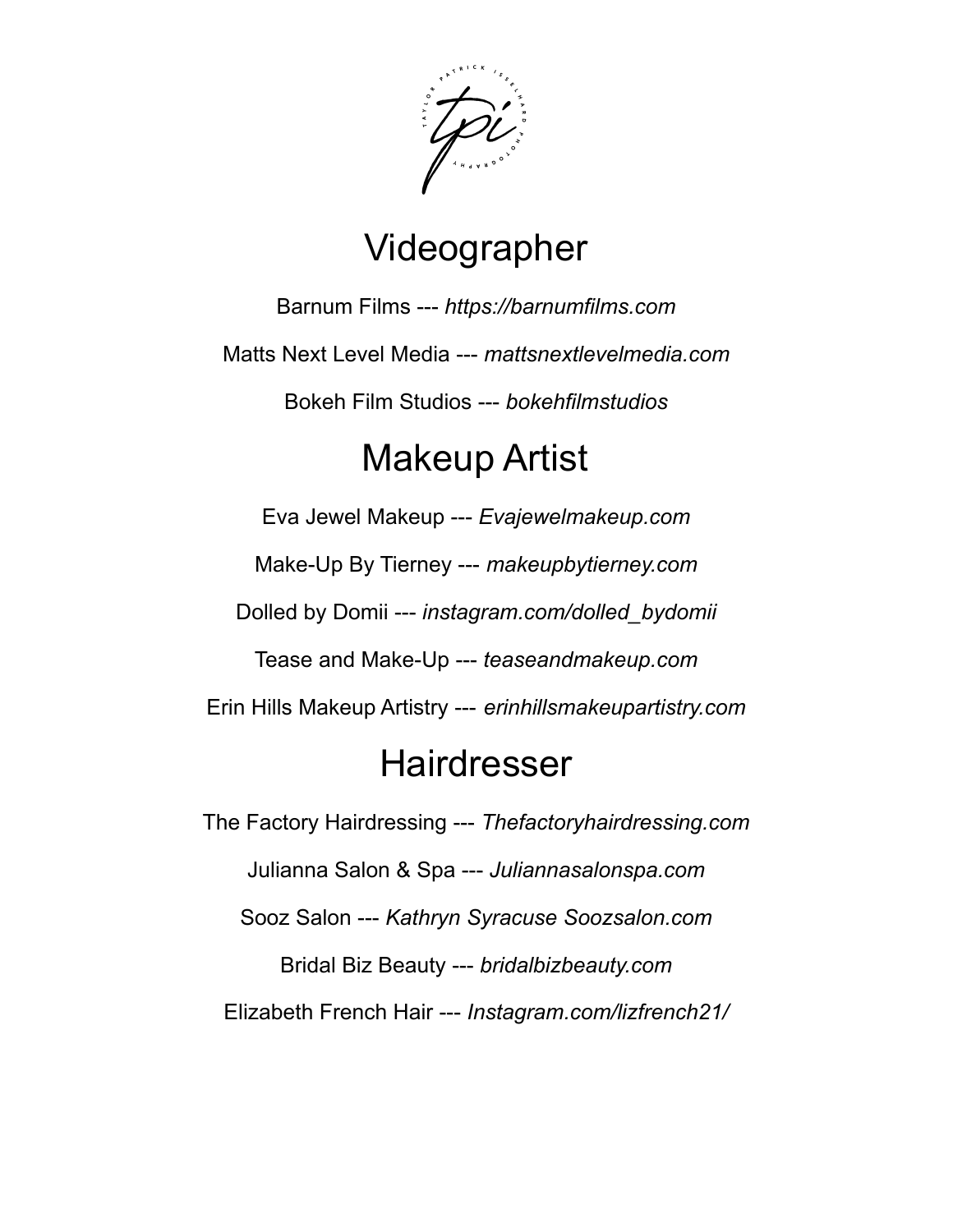

**Bakeries** 

Joelle Eats Cake --- *Facebook & Instagram - joelleeatscake*

Scratch Bakery --- *Scratchbakeshoproc.com*

Ridge Donut Café --- *Ridgedonuts.com*

Elite Sweets Roc --- *Myelitesweets.org*

Cheesy Eddie's Bakery --- *cheesyeddies.com*

Wegmans - *wegmans.com*

#### **Stationary**

Louelle Design Studio --- *Louelledesignstudio.com*

Paperozzi Invitations - *paperrozzi.com*

Shine Wedding Invitations - *shineweddinginvitations.com*

The Adirondack Ink --- *Theadirondackinc.com*

### Furniture & Décor Rental / Custom Signs

Something Barrowed Rentals --- *Somethingborrowedrentals.co/*

Revival Vintage Rentals --- *Revivalrental.com*

Creatively Yours / *Facebook.com/creativelyyourssigns/*

Sincerely Melissa Co --- *linktr.ee/sincerelymelissaco*

Legacy Design & Events - *linktr.ee/legacydesignevents*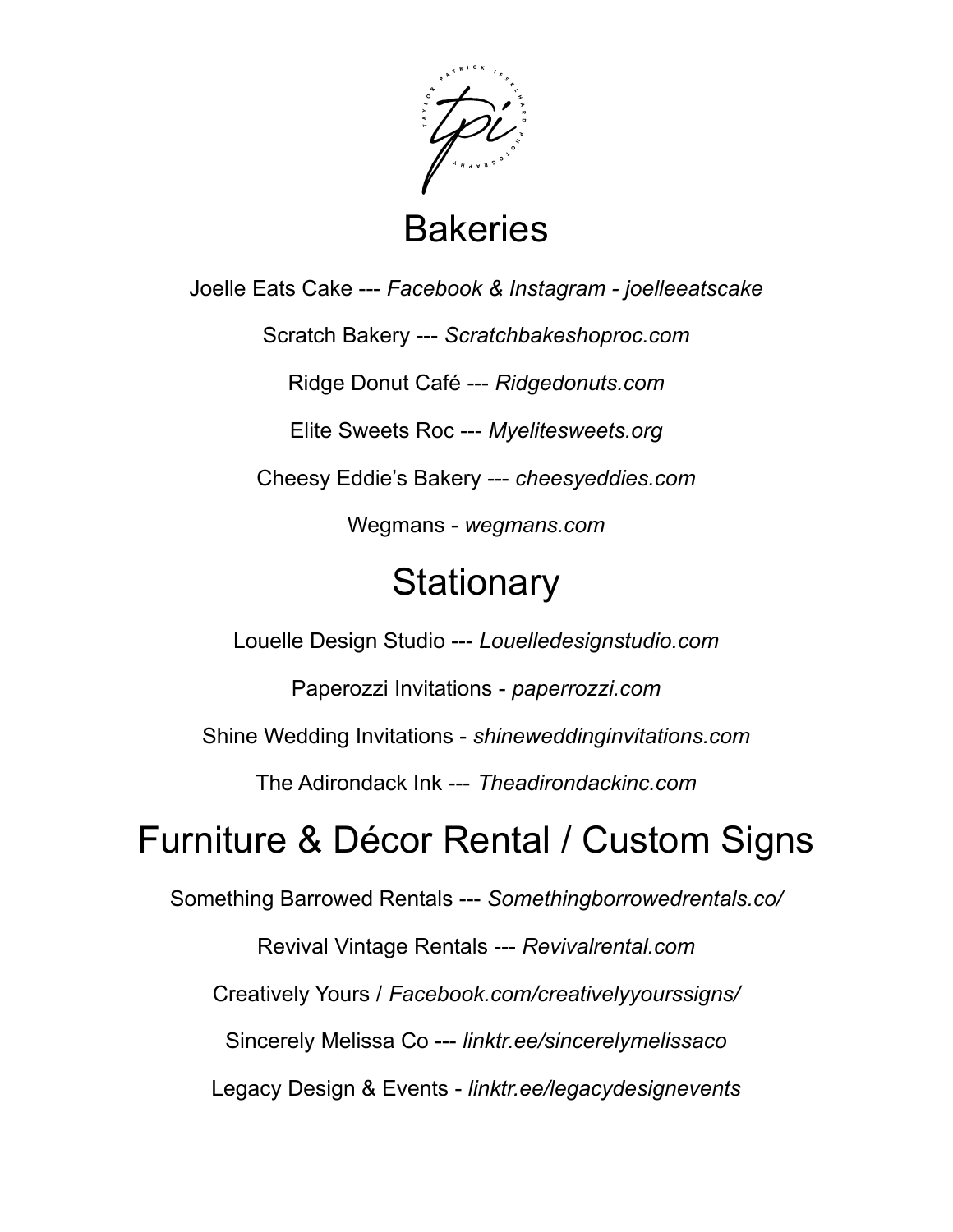

## **Photobooths**

Roc the Booth --- *Rocthebooth.com*

Celebration Photo Booth Co --- *jessyherman.com/photobooth/*

## Music/DJ

Something Else --- *Klockrock.com*

Whirlin Discs DJ - Ish --- *585dj.com*

Encore Events --- *Rochesterdj.com*

Breakthrough Entertainment - *breakthroughdj.com*

Spectrum Sounds - *spectrumdjs.com*

# Florals

Stacy K Floral --- *Stacykfloral.com*

Tarry Grove --- *tarrygrove.com*

Westside Gardens/Locally Grown Garden Style --- *Westsidegardens.com*

Kittelberger Florist - *www.kittelbergerflorist.com*

Fern Floral Design - *fernfloraldesign.com*

Wegmans - *wegmans.com*